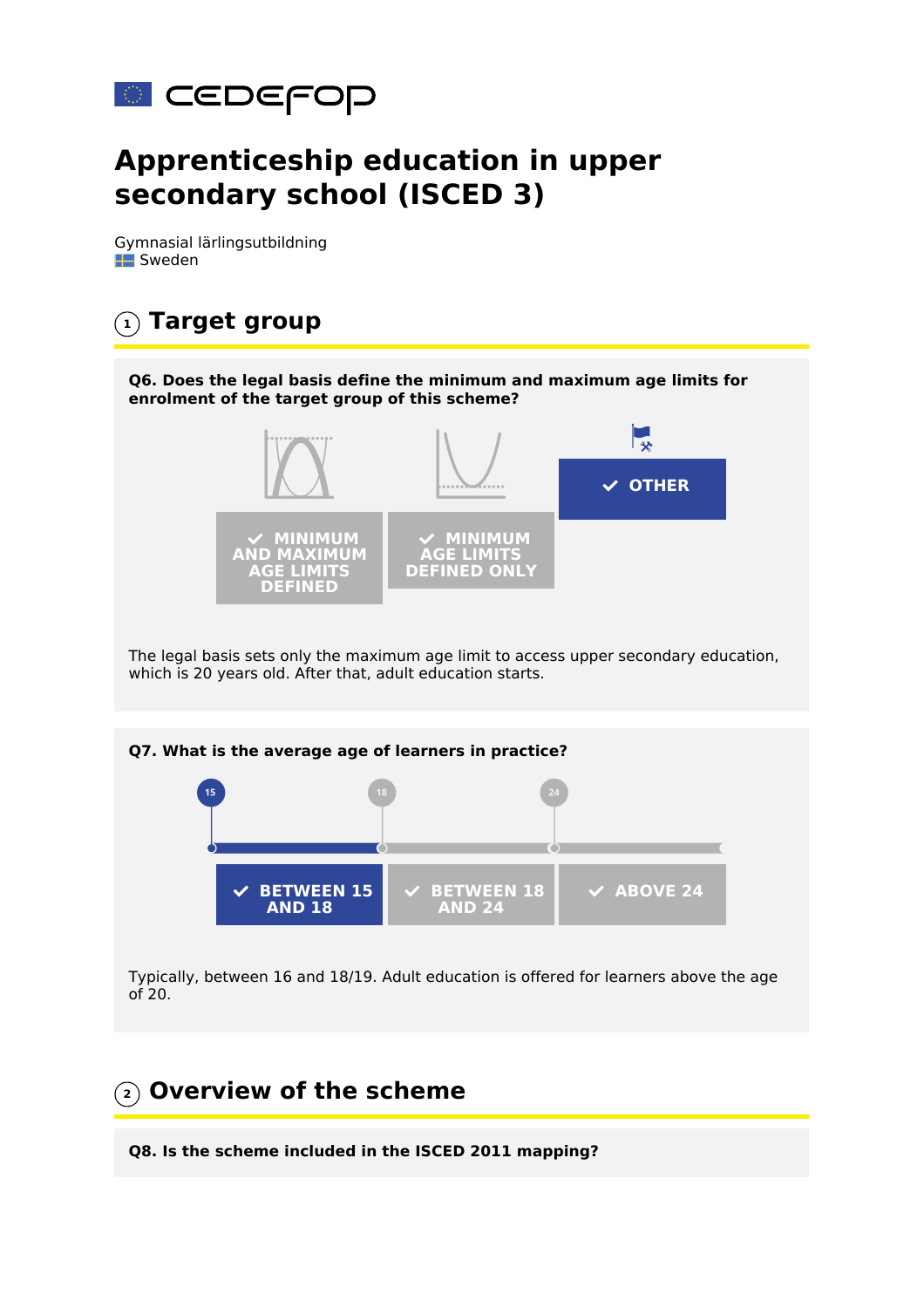

Programme code 304 in the ISCED mapping.

ISCED 354 for learners in upper secondary level.

ISCED 343,353 for learners 17-20 years with special educational needs.

### **Q9. Is there any organization at the national level with roles in co-ordinating the scheme?**



There is no such organisation. However, an apprenticeship centre was set up at the National Agency for education (see Q38). The centre is run by the Swedish National Agency for Education and its tasks cover to different extent all policy challenges of apprenticeship, including supporting and giving advice to VET-providers, employers and social partners in, for example, the organisation of apprenticeship education and training for supervisors at workplaces, as well as stimulating cooperation at regional level between schools and the world of work.

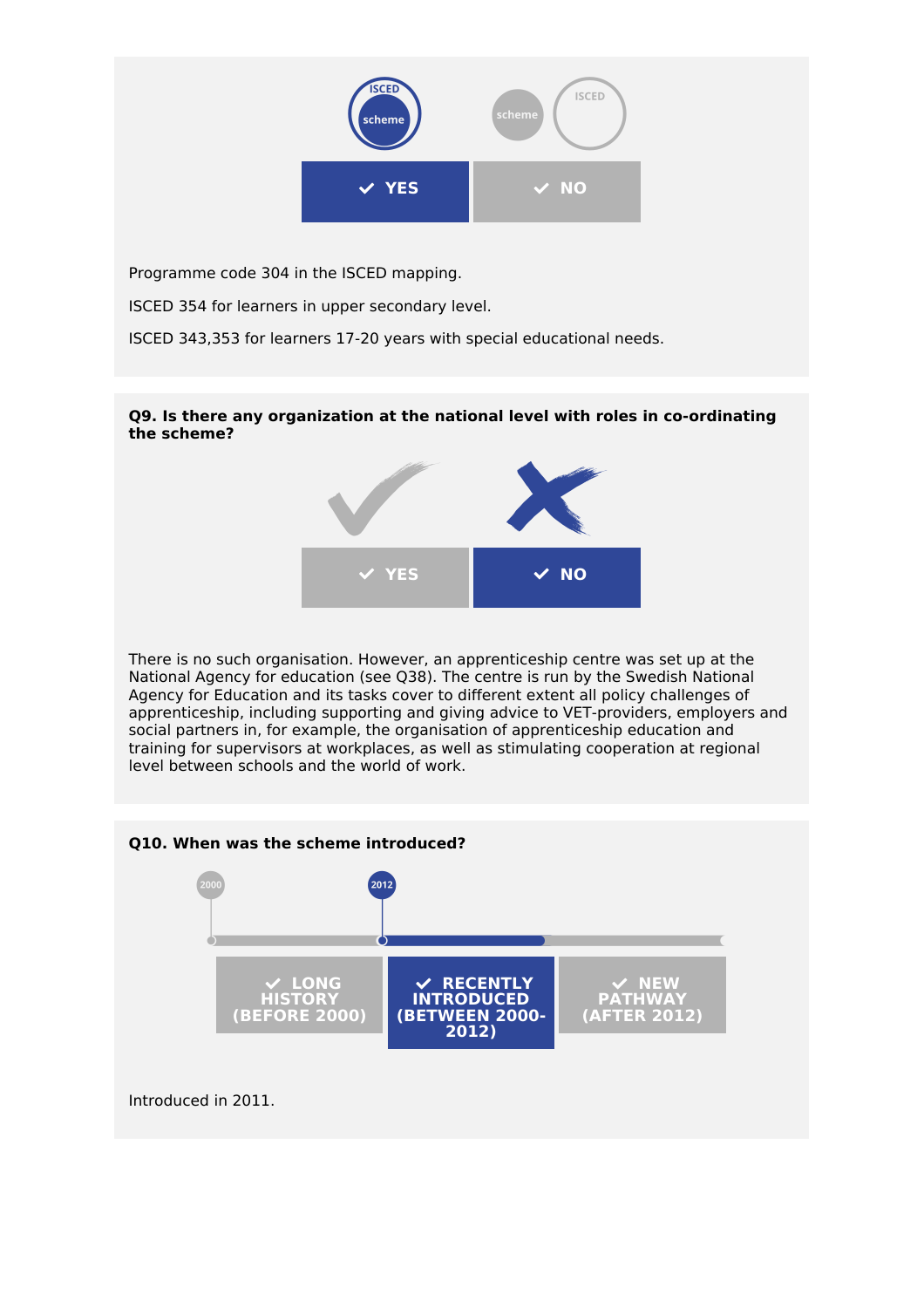

The major part of school funding comes from municipal tax revenues, but parts of the funding also comes from a central general government grant to the municipalities. This is supplemented by targeted central government grants for special initiatives. For apprentices, the vocational education organiser can apply for an extra government grant per apprentice and year.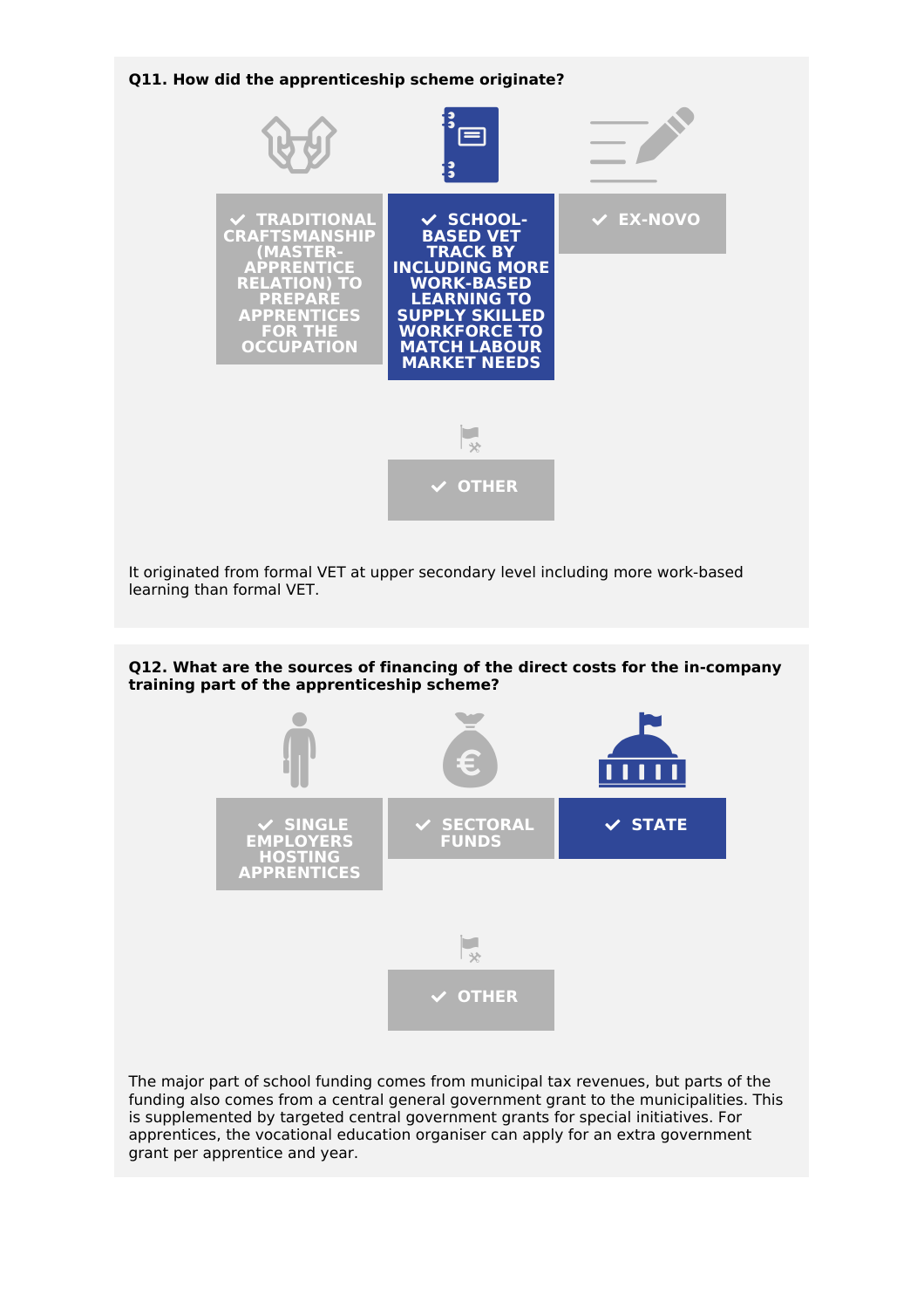### **Q13. Are there any financial incentives for companies that offer apprenticeship places?**



For apprentices, the vocational education organiser can apply to receive an extra government grant per apprentice and year, of which 83 % is earmarked for the employer receiving the student. Moreover, the workplace can receive an additional subsidy if the trainer/supervisor of the apprentice has participated in a training programme that has been approved by the National Agency for Education for Education.

#### **Q14. How many learners are enrolled in this scheme?**

In 2018/19 there were 352,300 students in upper secondary school (*gymnasieskolan*) in Sweden. Of those, 99,200 students participated in a vocational education programme for upper secondary school. Over 13,300 students participated in the Apprenticeship program at upper secondary school (12 percent of those in upper secondary VET and 3 percent of all those in upper secondary education). There was an increase of over 1,100 apprentices compared with the previous year. While the number of vocational students in general has decreased, the number participating in apprenticeship has increased.

**Q15. What is the share of apprentices enrolled in this scheme in relation to all VET students for the corresponding educational level(s) as reported in Q3?**

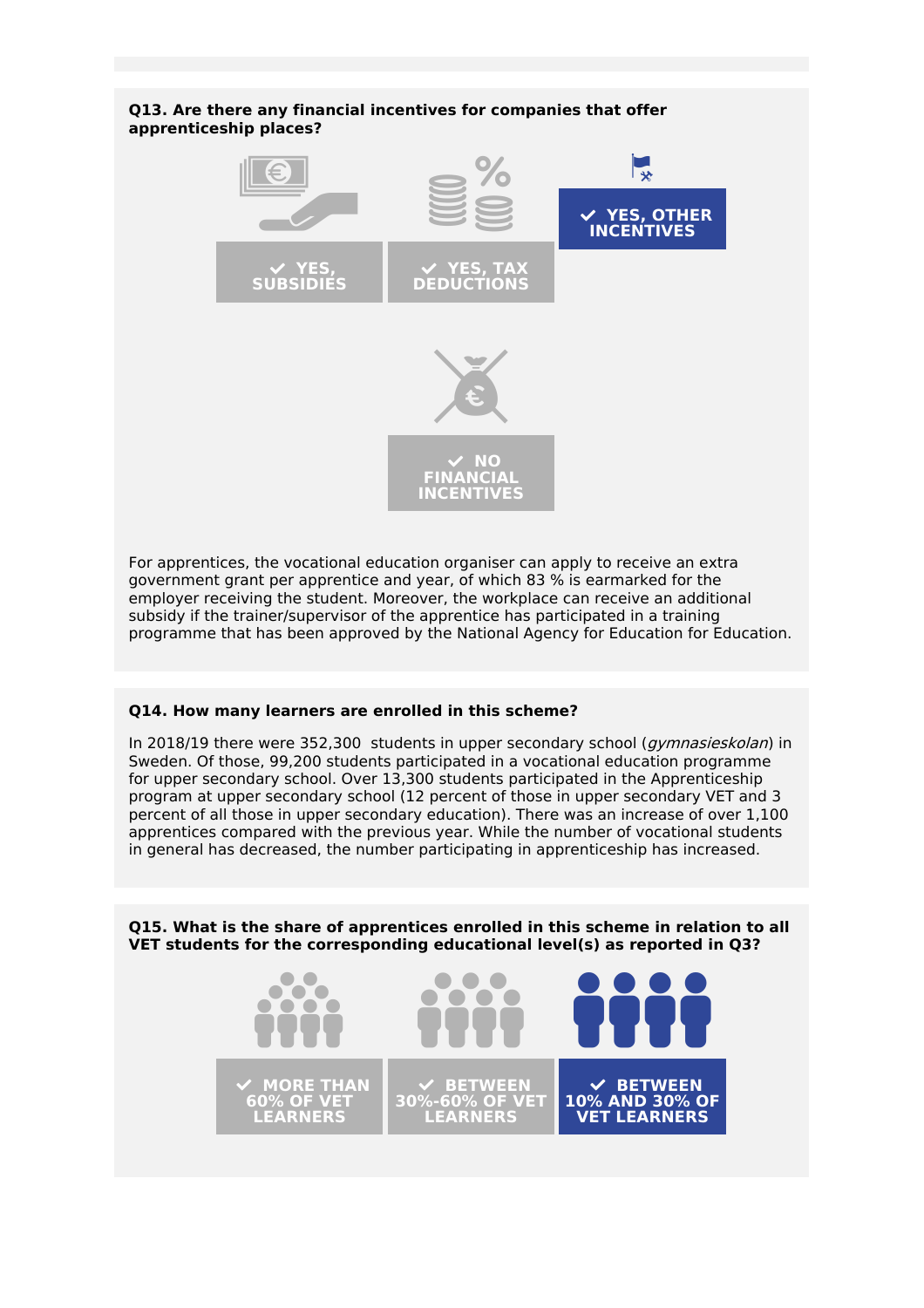

12 percent of students in upper secondary VET and 3 percent of all those in upper secondary education.

### **Q16. Which is the type of qualification obtained through the apprenticeship scheme?**



After completing an upper secondary or adult vocational education, either through school-based education or an apprenticeship, learners receive a Vocational Diploma for upper secondary education.

Normally, the final qualification indicates that the student has been an apprentice, but in some minor cases, due to the computer programme that the school uses, this is not reported.

Before considering new graduates fully qualified for a given trade, in some sectors, an additional period of on-the-job training or work placement in a company (färdigutbildning) is required after the completion to the Vocational Diploma.

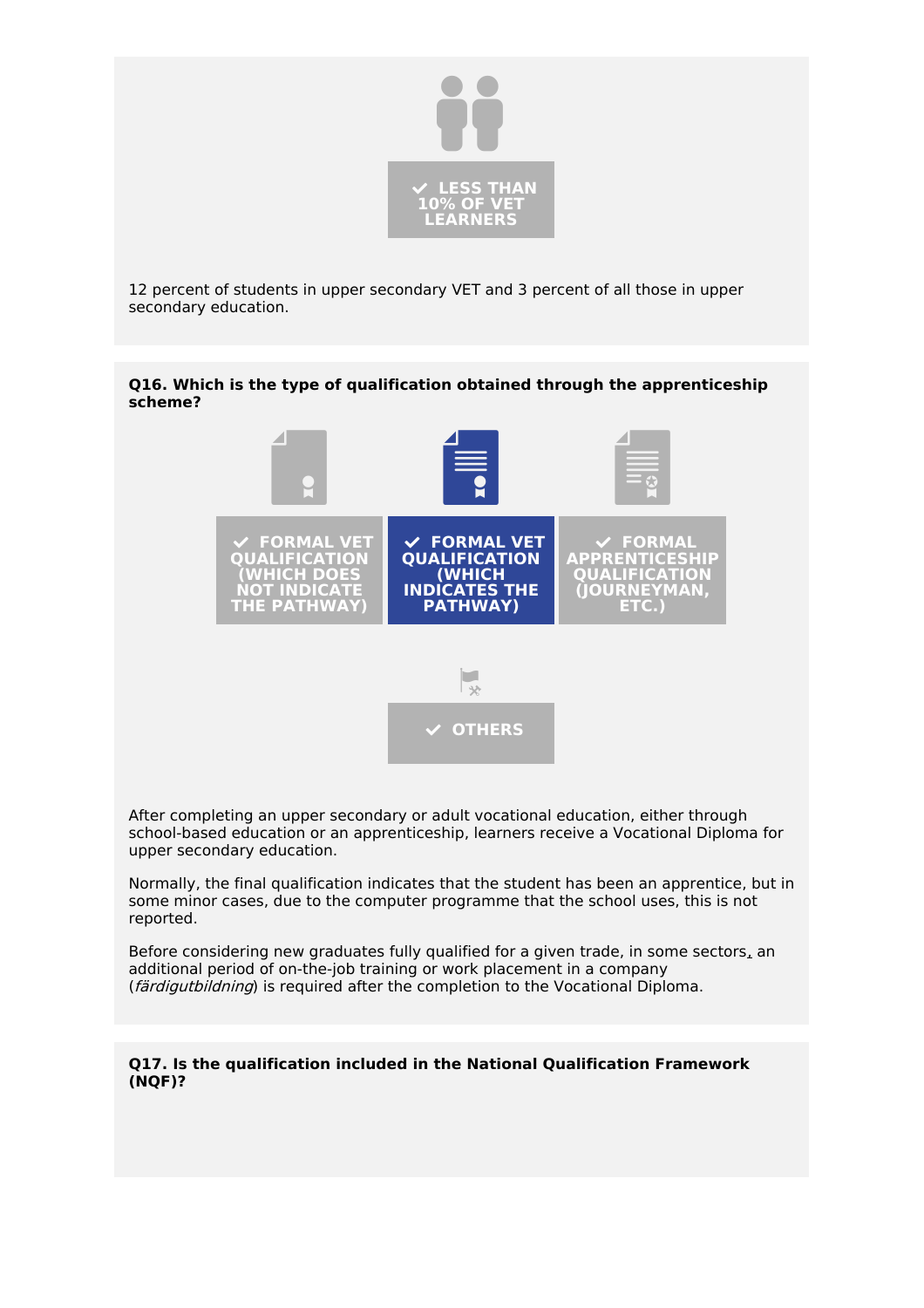

In the Swedish National Qualifications Framework (SeQF), apprenticeship qualifications are obtained at **Level 4**, corresponding to EQF level 4.

### **Q18. How does the qualification link to the scheme?**



The Vocational Diploma for upper secondary education can be achieved upon completion of upper secondary vocational education, either in school-based education or in an apprenticeship.

The final qualification (as well as the subjects) are the same for both tracks, and for young students as well as for adults in adult education at upper secondary level. The final qualification (Diploma) comprises minimum 2,500 upper secondary school credits (students may have more credits), equivalent to 2,500 hours of training. Of these 2,500 credits, the student may have failed up to 250 but still graduate. A 'pass' grade is required for a final project.Yet, adult education is much more flexible and normally adults cover 800-1600 credits (instead of 2,500) so they do not receive a full upper secondary diploma, while they could if they wanted.

**Q19. Does the scheme provide direct access to higher education?**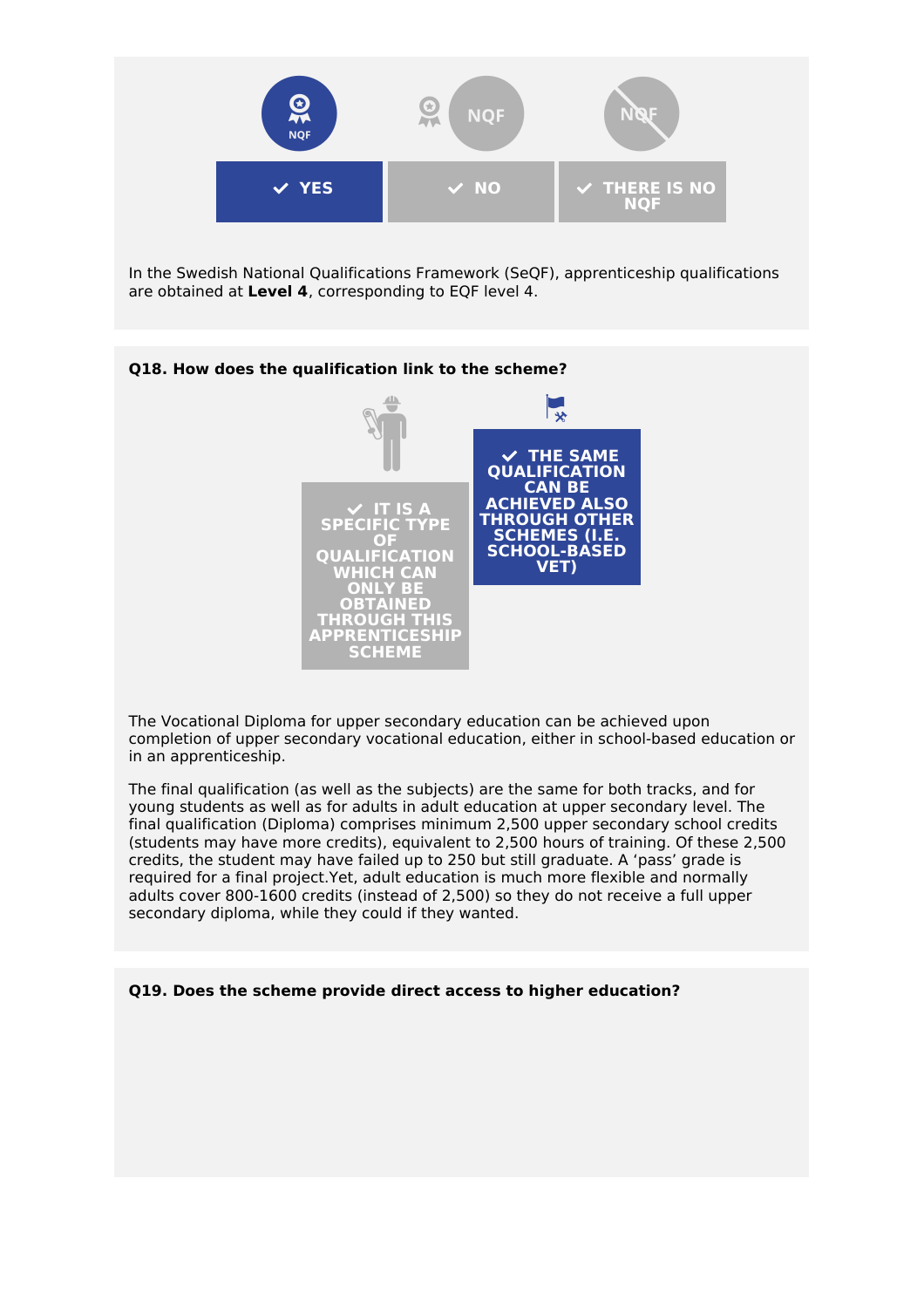

All students have the right to study the courses that will give eligibility for entry to higher education. In some VET programmes, these courses are built into the programme structure, while in other programmes the learner may need to take the courses as additional to their programme.

Apprenticeships are **not** available at the higher vocational level. Students who have apprenticeship qualifications from upper secondary level may continue studying within higher vocational education programmes.



# **4 Duration**

**Q22. If the scheme is not implemented via specific apprenticeship programme, how is duration of apprenticeships defined in the regulation?**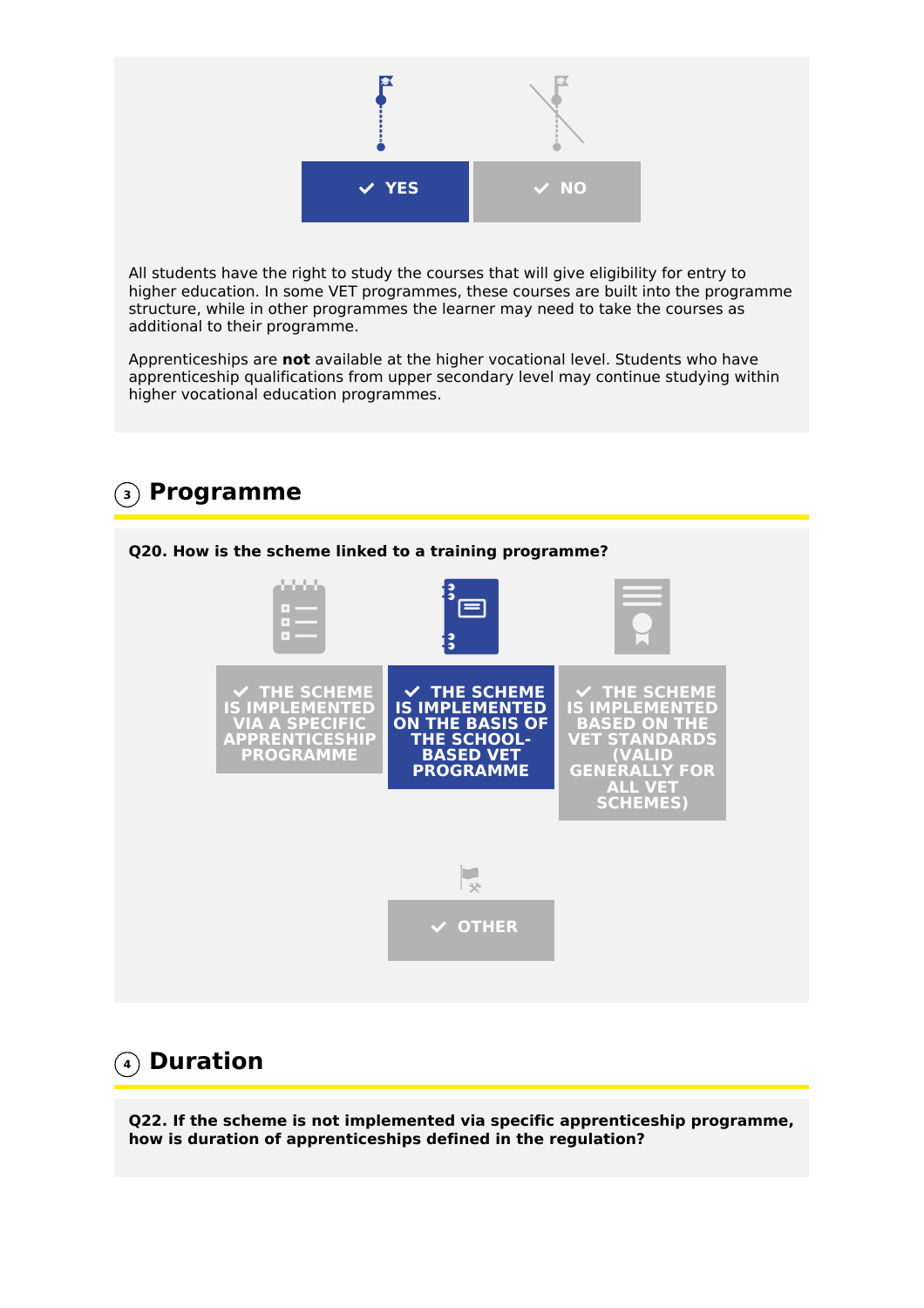

## **5 Alternation of work-based (in-company) training and school-based training**

**NO, THE**

**FRAMEWORK MAKES NO DISTINCTION**

**Q24. Is it compulsory to alternate training between two learning venues (school and company)?**

**YES, THE LEGAL FRAMEWORK MAKES THIS DISTINCTION**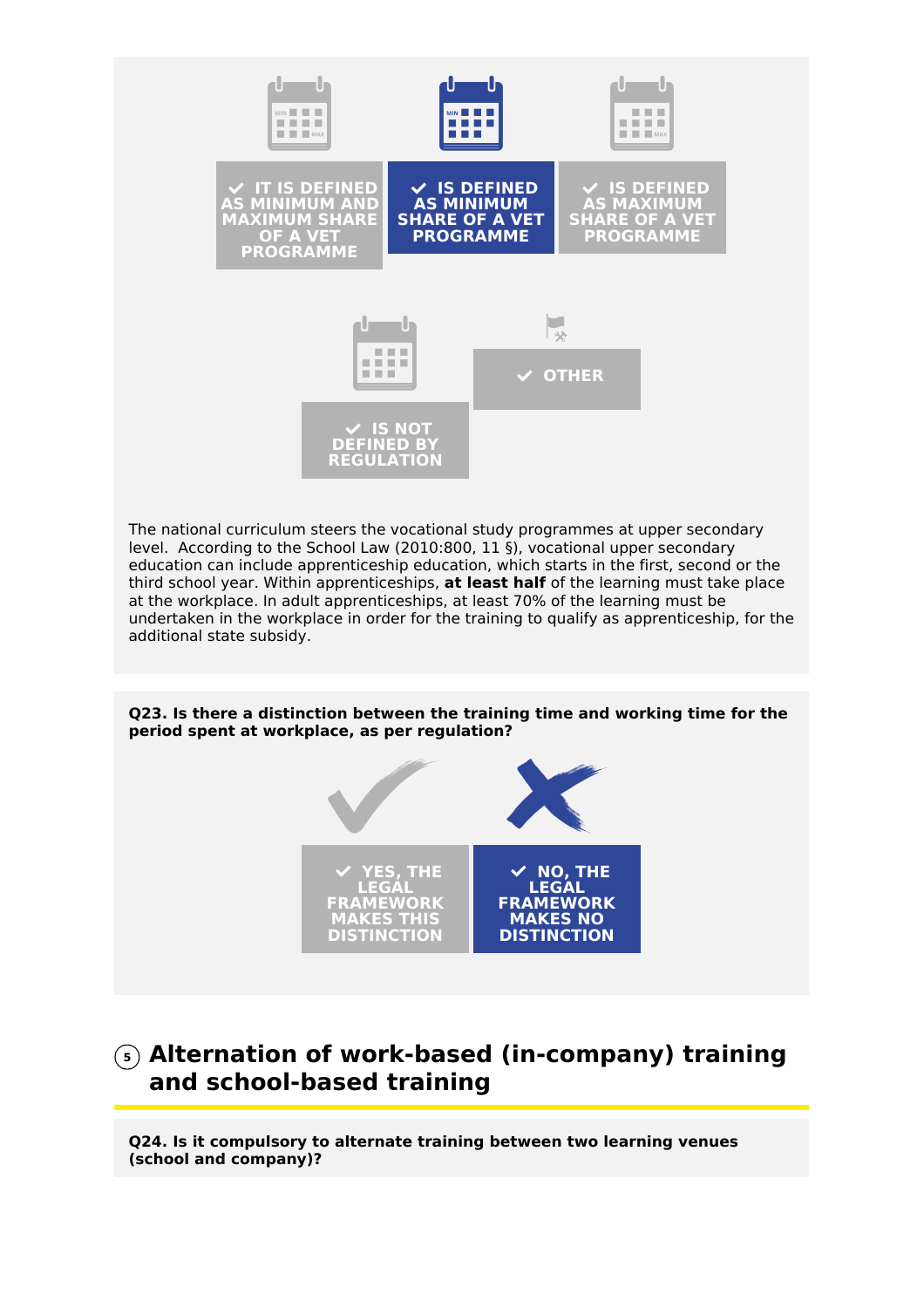

must be carried out in the workplace.

**Q26. What is the form of alternation of training between workplace (company) and school?**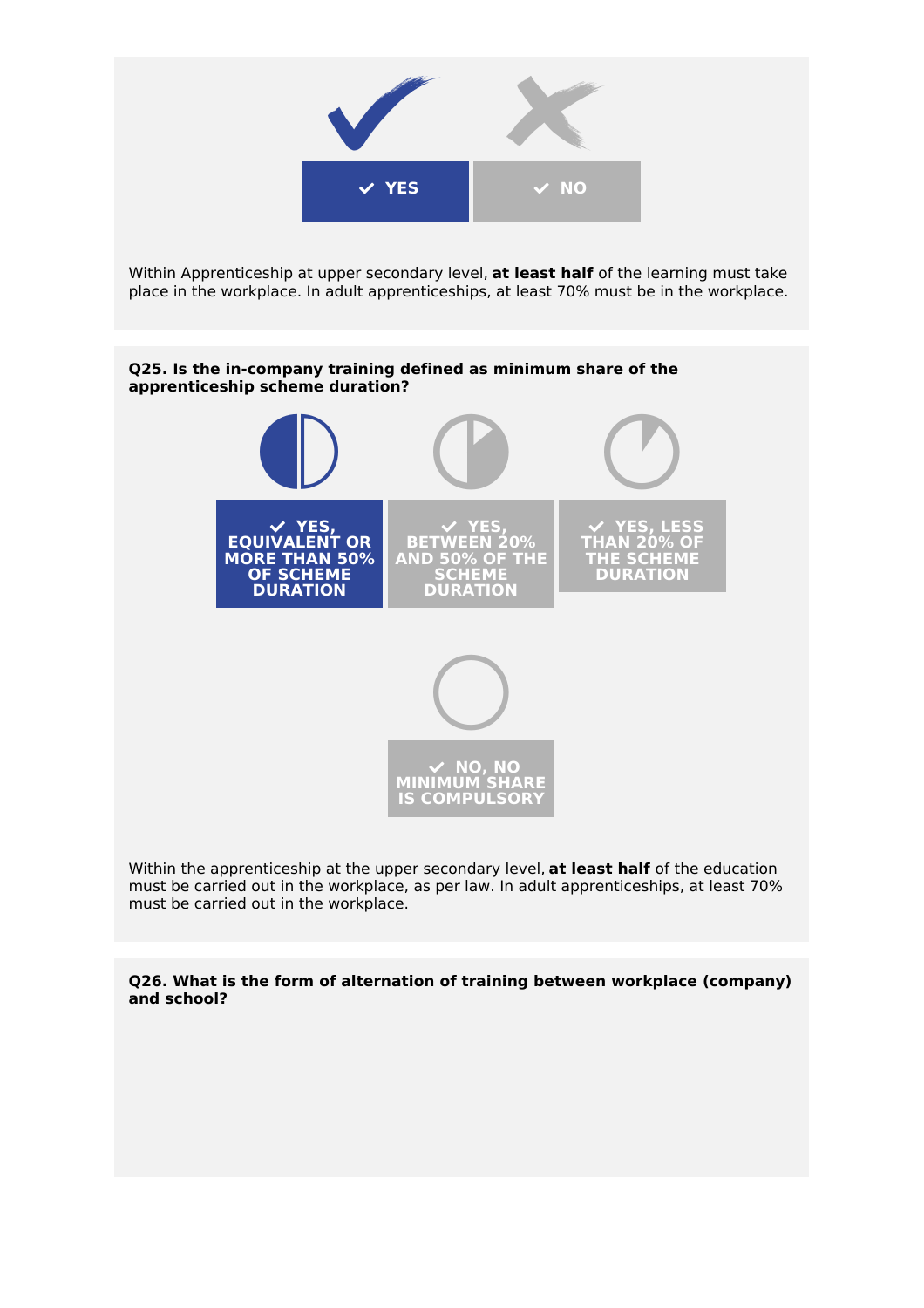

Upper secondary schools are responsible for finding apprenticeship placements in companies and deciding on how to organise, plan and follow up on the implementation of the apprenticeship. That said, learning may be organised flexibly in a variety of ways according to the needs of the various parties. One school may have so called 'apprenticeship classes' where learners are enrolled in different vocational programmes and meet at school for common lessons in the foundations of subjects. Another school may have just a few learners within a vocational programme pursuing the apprenticeship pathway. Whereas many will start their workplace-based learning during the first year at upper secondary school, others will start in their second or third year. This is due to that Sweden has a very decentralized school system where the national agency of education determines (together with the social partners) what should be taught, and all *how* and *where* is up to the school to decide.

### **6 Formal relationship with the employer**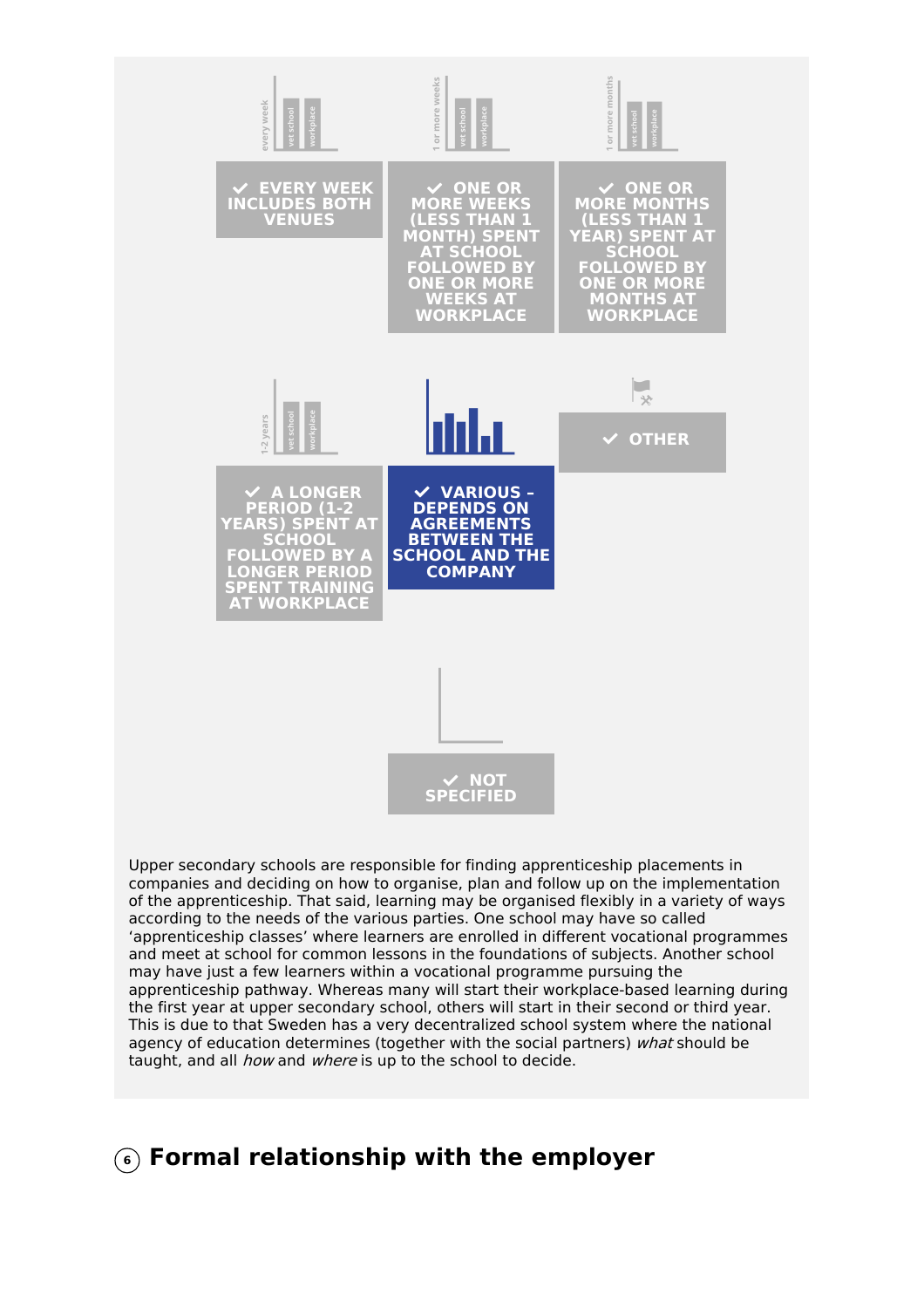#### **Q27. Is any contractual arrangement between the learner and company, required as per regulation?**



Governance and regulations are, with a few exceptions, the same irrespective of whether the vocational programme is school-based or an apprenticeship. Regulations steering apprenticeships were introduced in the Education Act and in the Upper Secondary School Ordinance following the reform in 2011 (Regulations and general guidelines on study and vocational guidance (SKOLFS 2013:180). Steering documents in the form of curricula, diploma goals and syllabuses are drawn up by the Swedish government and by the National Agency for Education.



**A training contract** is obligatory for every apprentice according to the national School Law (Skollagen 2010:800 Chapter 16 § 11a). This is a written agreement arranged for each learner and workplace, to be signed by the learner, school-head, and the legal entity or person responsible for the workplace training part of the apprenticeship. The head of the school shall ensure that such contracts are signed, while the school will monitor whether the education contract has been implemented. The training contract should specify the content and scope of the workplace-based learning. The training contract shall include:

- 1. what parts of the education are to be carried out at the workplace and the extent of these parts; how many weeks of in-company training each semester and what times to apply for the training in the workplace;
- 2. how responsibility is shared between employer and school for possible damage caused by the apprentice during workplace learning;
- 3. the terms of the agreement and the grounds for termination of the agreement before the term of the agreement expires; and
- 4. which teacher at the school and what supervisor at the workplace should be contact persons for the workplace-based part of the education.

In addition, each apprentice has his/her individual learning plan.

If the employer chooses to employ and pay wages to the apprentice, an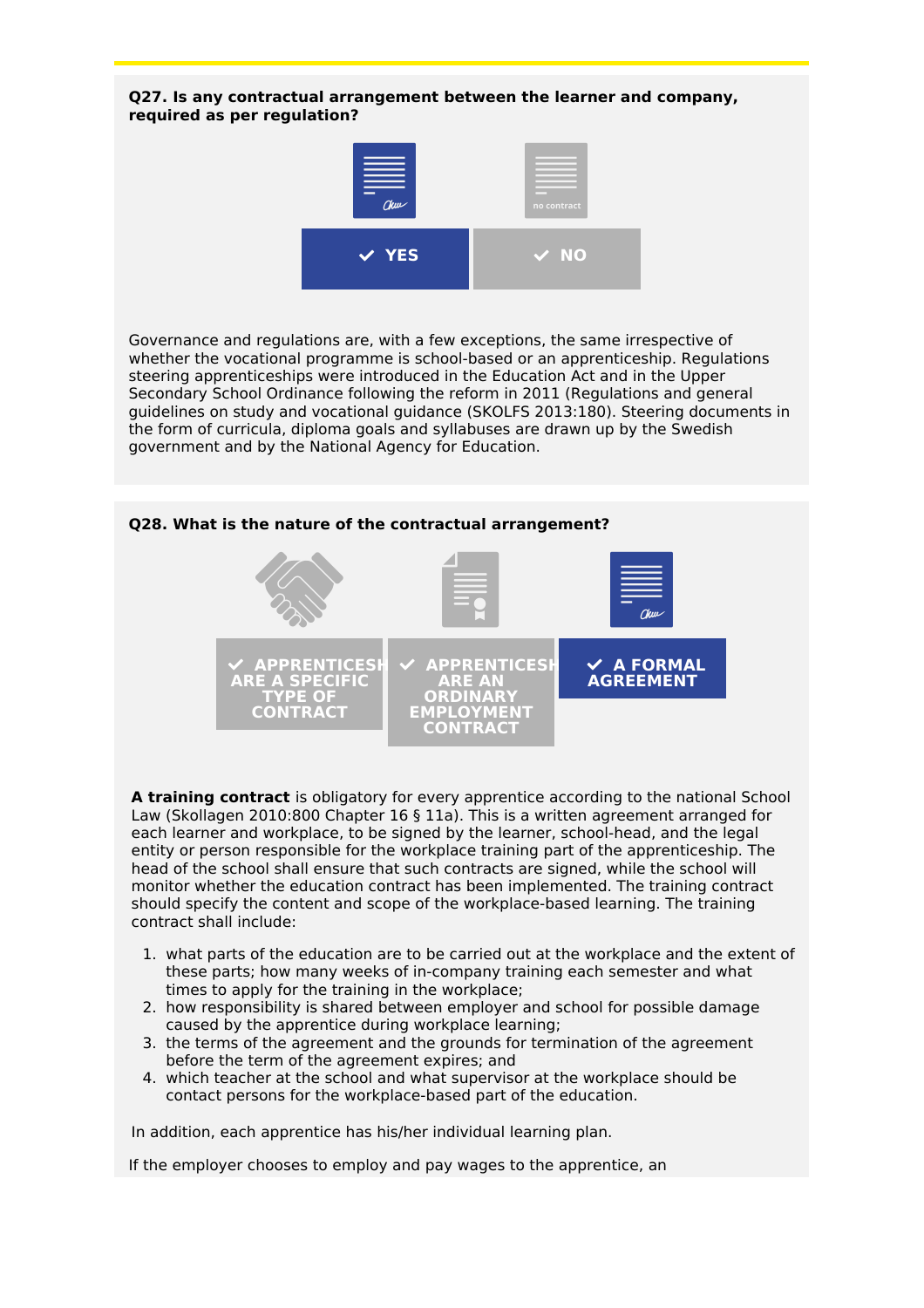**apprenticeship employment contract** must be signed by the employer and the apprentice, as per the Act on Apprenticeship Employment (Lag 2014:421om gymnasial lärlingsanställning), part of the Labour Code. It is not required that the employer hires the apprentice either during or after the studies.



#### **Q29. Where is the contract or the formal agreement registered?**

Upper secondary schools are responsible for finding the in-company placements and deciding on how to organise, plan and follow up on the delivery of learning within the apprenticeship and registering the formal training agreement.



**employment contract** is signed, the status of the apprentice is that of a student vis-à-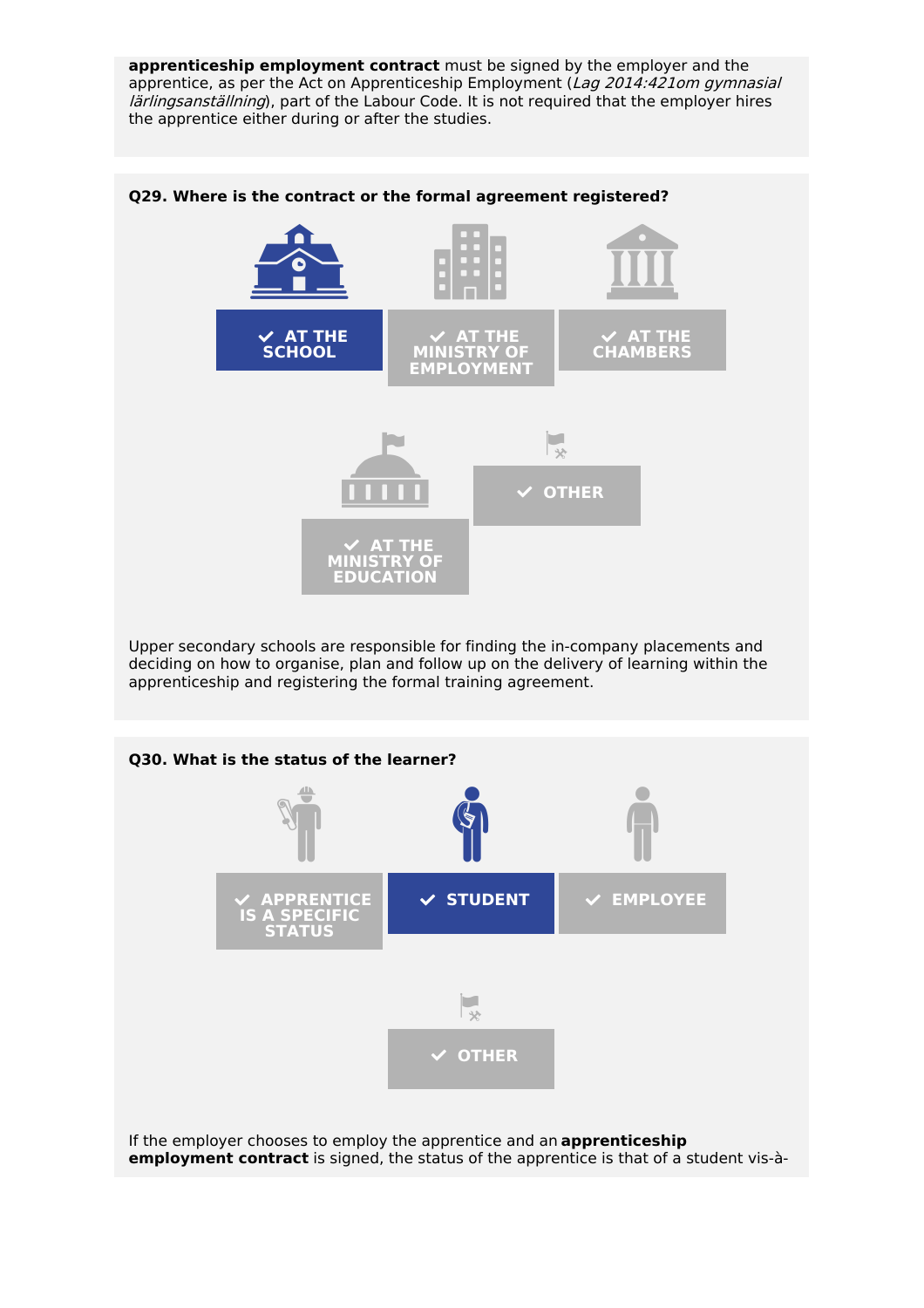vis the tripartite learning agreement and should not perform tasks without a guidance of a supervisor at the workplace. Simultaneously they also have the status of an 'apprentice employee' vis-à-vis the employer, when it comes to endurance and other aspects if there is a regulation about that in the collective agreements of that trade.

# **7 Compensation**



All students studying in upper secondary school receive a monthly study allowance. Since 2014, an apprentice can also apply for a supplement to cover extra living costs, for example transportation to the workplace and lunch. These subsidies are also funded by the Swedish government.

As of July 2014, learners attending apprenticeship education in upper secondary school may be employed in what is called upper secondary apprentice employment. This means that the apprentice can be offered employment while still in education in accordance with adapted labour law provisions.

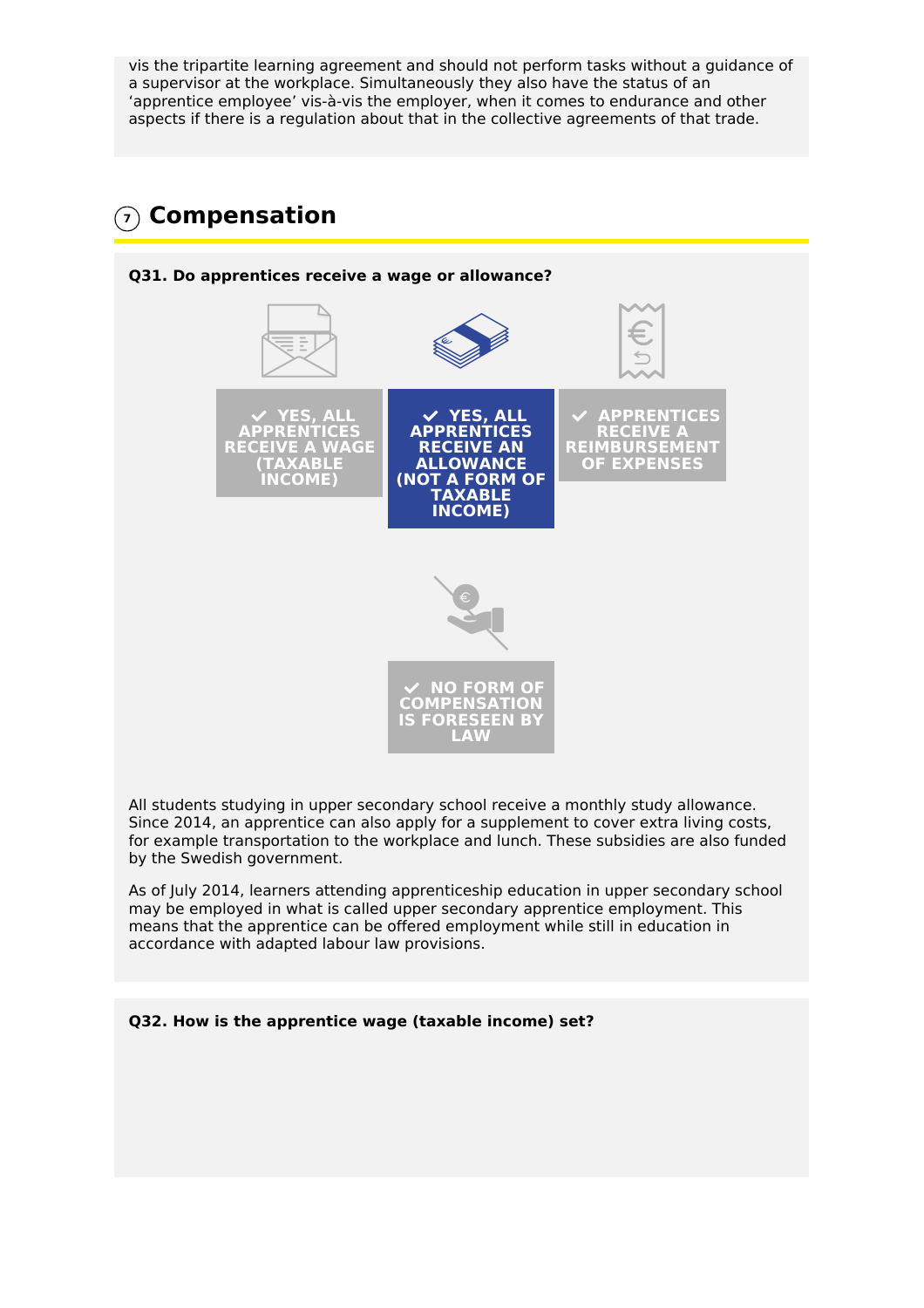

**Q33. Who covers the cost of the wage or allowance of the apprentice?**



The state pays the study allowance and the supplement to cover extra living costs for apprentices at upper secondary schools.

In cases where the apprentice has an employment contract, the employer pays the salary.

**Q34. Does the wage or allowance of the apprentice cover both the time spent at school and in the company?**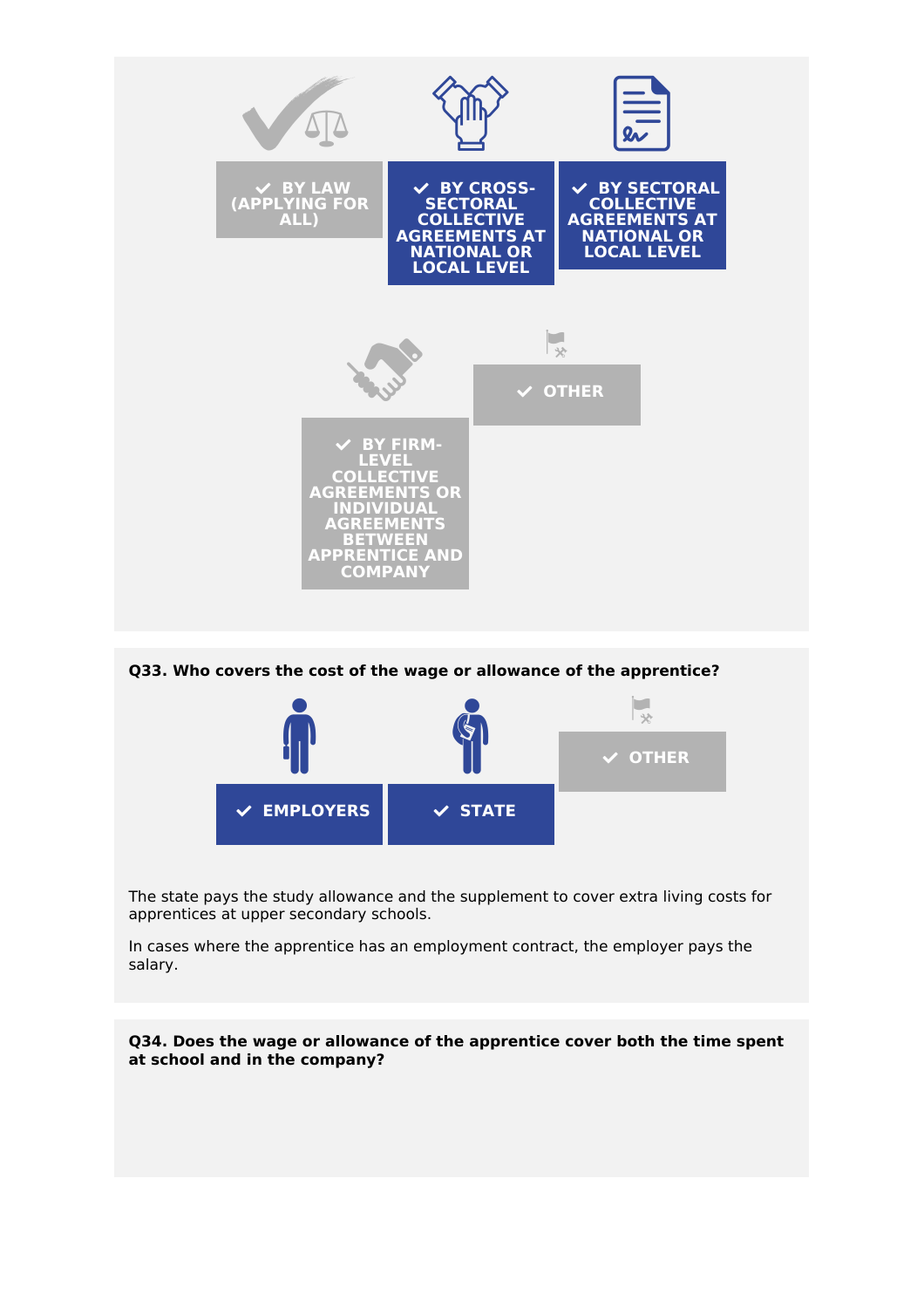

## **<sup>8</sup> Responsibility of employers**

**Q35. Is the company hosting apprentices required by regulation to follow a training plan at the workplace?**



#### **Q36. What are the requirements on companies to provide placements, as per regulation?**



Companies have to sign training contracts with each apprentice.

The apprentice must also be appointed a supervisor/trainer, who must have 'the necessary skills and experience' for the task and who is considered 'generally suitable'.

There is an increased focus on the supervisor's important role in delivering high quality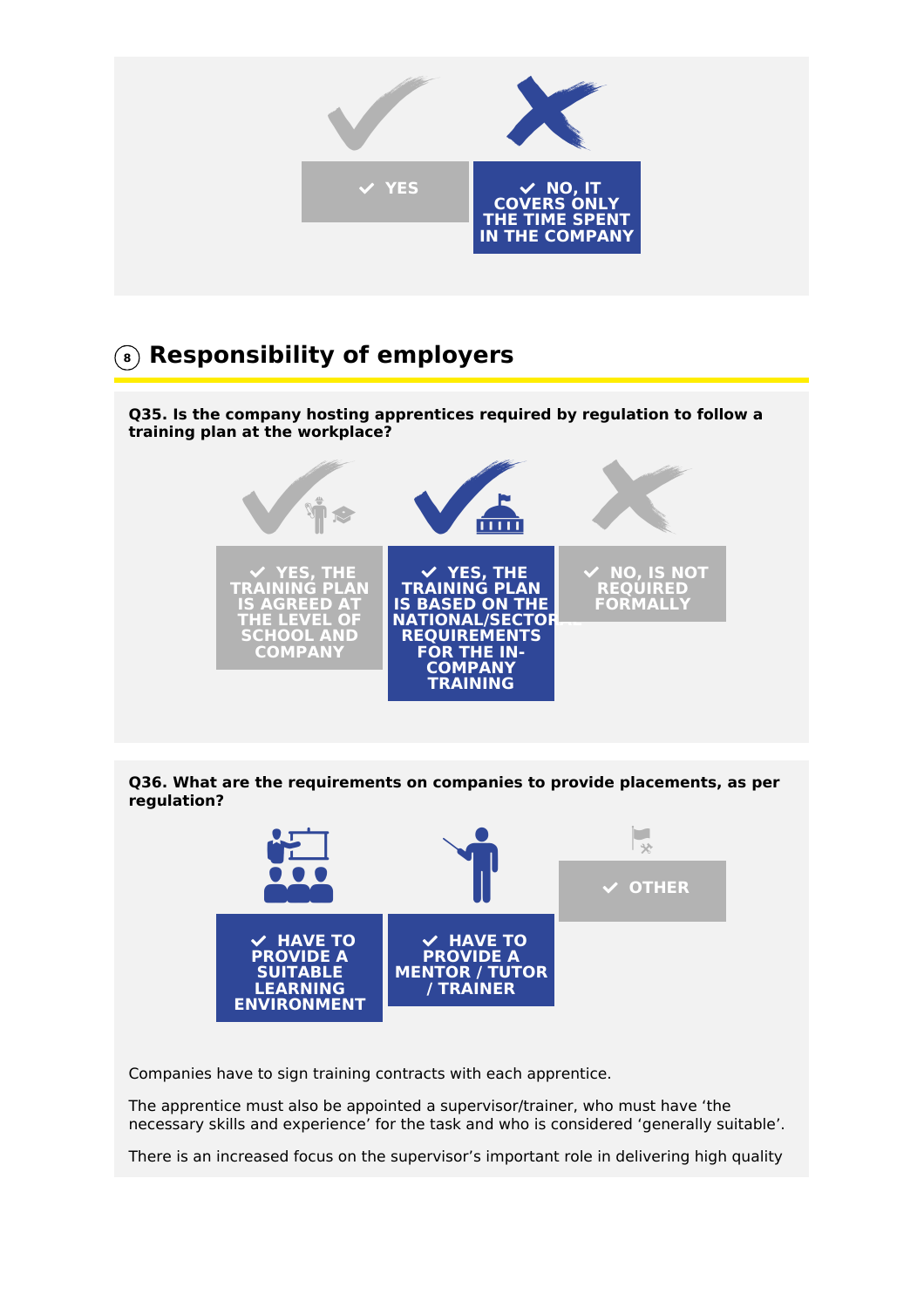workplace-based learning. The National Agency for Education for Education has therefore developed a web-based course for the supervisors of apprentices at workplace. The course consists of four introductory general modules and a supplementary module. The introductory modules review e.g. receiving and introducing the apprentice, responsibilities of different parties, upper secondary VET in general, pedagogical methods, and monitoring and feedback practices. The supplementary module delves deeper into supporting and stimulating the apprentice and planning the work. The introductory modules are estimated to require two days and the supplementary module one day to complete. The course is not compulsory, but in order for the employer to receive the extra state subsidy, the supervisor must have completed this course or an equivalent training.

#### **Q37. Are there any sanctions on companies that do not provide training to apprentices at the workplace?**



No sanctions, but, in practice, should the company fail to provide training in accordance with the education contract, the school would not continue co-operation with that company.

**Q38. What is the role of chambers, employers' and employees' representatives, sectoral councils (if existent), in shaping apprenticeship content, as per regulation?**



There are 12 national programme councils (nationella programråd), one for each of the 12 national vocational programmes, consisting of 6 to 10 representatives from industry,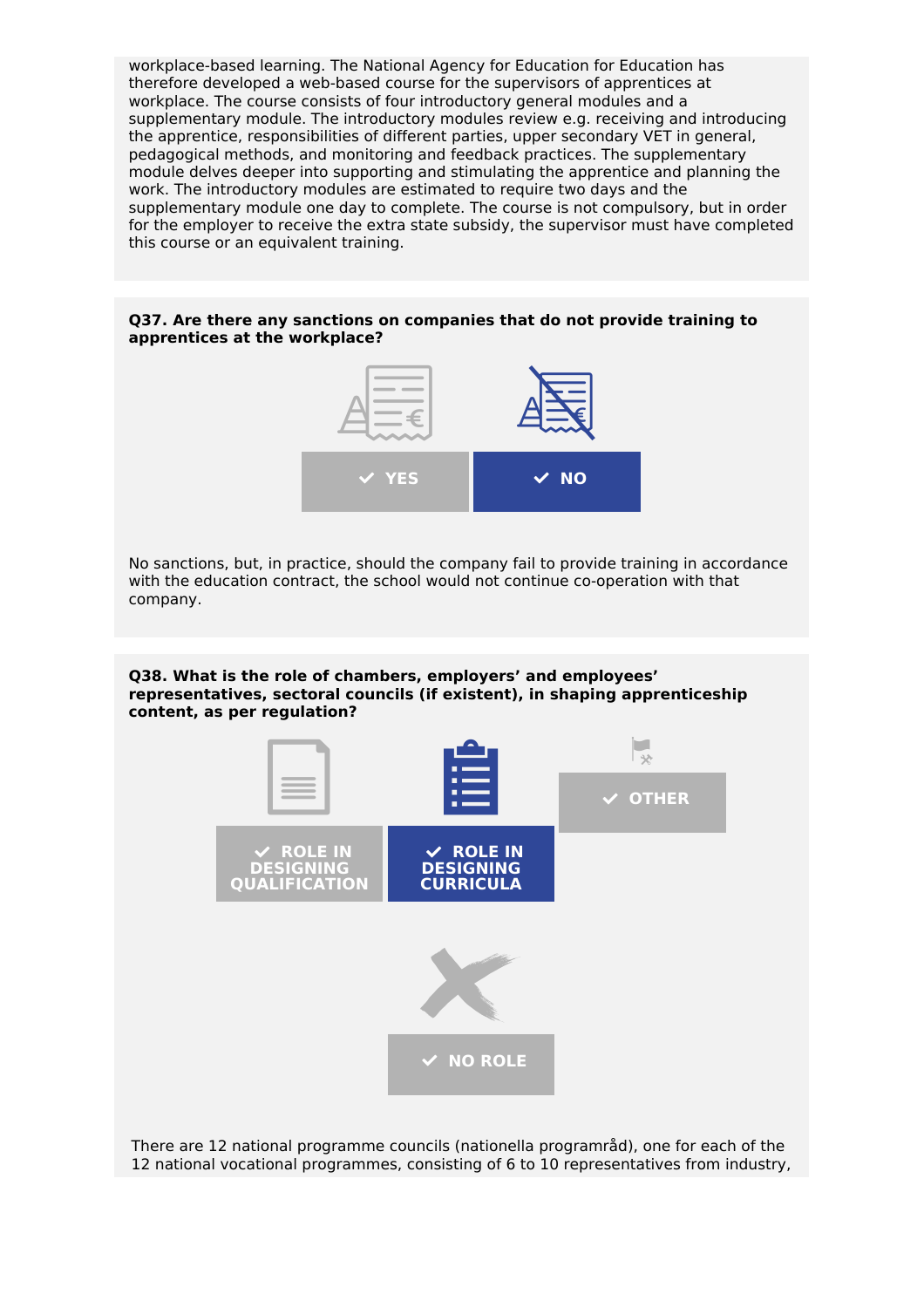representatives of employer and employee organisations within the specific vocational area, and some national or regional authorities. The national programme councils work as permanent forums for dialogue between the National Agency for Education (Skolverket) and labour-market stakeholders on the quality, content and organisation of VET. The national programme councils are not decision-making bodies, as they have a consultative function with respect to the National Agency for Education. The overall aim of their work is to make the VET pathway at upper secondary level more responsive to the needs of stakeholders and to improve correspondence between VET programmes and labour market demands (Skolverk, 2012). As the apprenticeship scheme is a mode of delivery for VET programmes, they are key players also in relation to the scheme. At the local level, every upper secondary school offering VET programmes, regardless of the scheme, can organise one or several local programme councils (lokala programråd) (37) to support closer cooperation between education providers, employers and their representative organisations, and trade unions (38) on each specific programme the school offers. Although the law does not specify their tasks, the local programme councils may assist schools on several levels: arrange workplace-based learning placements for their students for both schemes; organise and assess diploma projects; and address issues such as workplace environment, workplace safety, working hours, and the expectations of the different stakeholders, as far as students' presence at the workplace is concerned (Cedefop, Flash TCR on apprenticeships in Sweden, p. 35).

To further support VET-providers, employers and social partners in developing apprenticeship education and the quality of workplace-based learning, the Swedish Government decided in December 2013 on the establishment of an apprenticeship centre.

For each apprenticeship education for adults, it is required that a **vocational council**  $(yrkesr\hat{a}d)$  is established. The council shall include representatives of employees and employers and representatives of the teachers and students of the apprenticeship education. Other school staff and other relevant stakeholders from working life may also be included. Vocational councils are regulated in the Ordinance on state subsidy for regional adult VET (Förordning 2016:937 om statsbidrag för regional yrkesinriktad vuxenutbildning).



**Q39. What is the role of chambers, employers' and employees' representatives in implementing the apprenticeship scheme, as per regulation?**